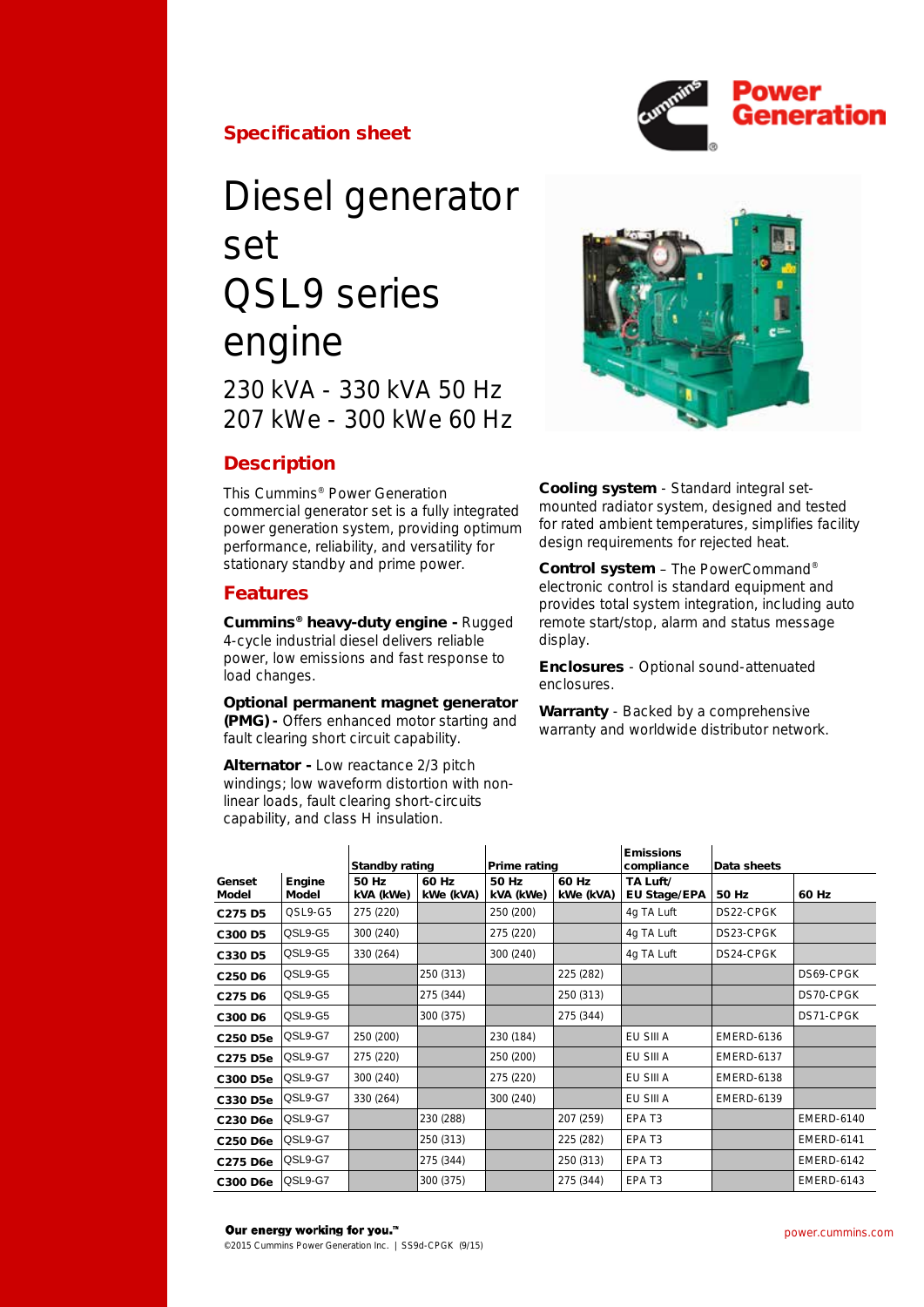## Generator set specifications

| Governor regulation class                | ISO 8528 G3 for C300/330 D5/e, C275/300 D6/e<br>ISO 8528 G2 for C250/275 D5/e, C230/250 D6/e |  |  |  |
|------------------------------------------|----------------------------------------------------------------------------------------------|--|--|--|
| Voltage regulation, no load to full load | $±1\%$                                                                                       |  |  |  |
| Random voltage variation                 | $+1\%$                                                                                       |  |  |  |
| Frequency regulation                     | <b>Isochronous</b>                                                                           |  |  |  |
| Random frequency variation               | $+0.5%$                                                                                      |  |  |  |
| <b>EMC</b> compatibility                 | BS EN 61000-6-4 / BS EN 61000-6-2                                                            |  |  |  |

## Engine specifications

| Design                      | 4 cycle, in-line, turbo charged, charge air cooled                                                                   |  |  |  |
|-----------------------------|----------------------------------------------------------------------------------------------------------------------|--|--|--|
| <b>Bore</b>                 | 114 mm (4.5 in)                                                                                                      |  |  |  |
| Stroke                      | 145 mm (5.7 in)                                                                                                      |  |  |  |
| Displacement                | 8.8 liter (543 in <sup>3</sup> )                                                                                     |  |  |  |
| Cylinder block              | Cast iron, 6 cylinder                                                                                                |  |  |  |
| Battery capacity            | 100 AH                                                                                                               |  |  |  |
| Battery charging alternator | 70 amps                                                                                                              |  |  |  |
| Starting voltage            | 24 volt, negative ground                                                                                             |  |  |  |
| Fuel system                 | Direct injection                                                                                                     |  |  |  |
| Fuel filter                 | Spin on fuel filters with water separator, StrataPore™ technology,<br>extended life                                  |  |  |  |
| Air cleaner type            | Heavy duty, dry replaceable element, OptiAir™ technology, 2-stage<br>air filters                                     |  |  |  |
| Lube oil filter type(s)     | Spin on full flow filter, StrataPore™ technology, extended life                                                      |  |  |  |
| Standard cooling system     | 122 °F (50 °C) ambient radiator for QSL9-G5 powered sets<br>105 °F (40 °C) ambient radiator for QSL9-G7 powered sets |  |  |  |

## Alternator specifications

| Design                                       | Brushless, single bearing, revolving field                                         |  |  |
|----------------------------------------------|------------------------------------------------------------------------------------|--|--|
| Stator                                       | $2/3$ pitch                                                                        |  |  |
| Rotor                                        | Single bearing, flexible disc                                                      |  |  |
| Insulation system                            | Class H                                                                            |  |  |
| Standard temperature rise                    | Prime 125 °C temp rise @ 40 °C ambient<br>Standby 163 °C temp rise @ 27 °C ambient |  |  |
| Exciter type                                 | Self excited or separately excited by PMG                                          |  |  |
| Phase rotation                               | A(U), B(V), C(W)                                                                   |  |  |
| Alternator cooling                           | Direct drive centrifugal blower fan                                                |  |  |
| AC waveform total harmonic distortion (THDV) | No load <1.5%. Non distorting balanced linear load <5%                             |  |  |
| Telephone influence factor (TIF)             | < 50% per NEMA MG1-122.43                                                          |  |  |
| Telephone harmonic factor (THF)              | $<2\%$                                                                             |  |  |

## Available voltages

| 50 Hz line - neutral / line - line |         |             | 60 Hz line - neutral / line - line |  |  |  |
|------------------------------------|---------|-------------|------------------------------------|--|--|--|
| 255/440                            | 115/200 | .277/480    | 139/240                            |  |  |  |
| 240/416                            | 110/190 | $-255/440$  | 127/220                            |  |  |  |
| 230/400                            | 127/220 | $.220/380*$ | 120/208                            |  |  |  |
| 220/380                            |         | 240/416     | 115/200                            |  |  |  |

\*Derate may be applicable at this voltage. Please consult the factory for details.

## Generator set options

#### Engine

- Water jacket heater 120 or 240 V
- Enclosure Sound attenuated canopy
- 

## Alternator

- ¨ Alternator heater ¨ Exciter voltage regulator (PMG)
- ¨ High alternator temp shutdown
- ¨ Low temp rise alternator

## Circuit breaker

- ¨ 3 pole main circuit breaker std. scope, 4 pole as an option
- ¨ Motorised 3 or 4 pole circuit
- breaker ¨ Aux contacts and trip alarm
- $\therefore$  Shunt trip 24 V dc

#### Fuel tank

- ¨ Low fuel level warning or shutdown
- ¨ High fuel level warning
- ¨ Extended fuel tank capacity: 691 / 1200 liters

## Control panel

- ¨ PowerCommand® 3.3 MLD
- ¨ Ac output bargraph
- ¨ Shutdown audible alarm ¨ Earth fault shutdown
- 

## **Warranty**

- ¨ 10 years for major components
- ¨ 5 years for standby application
- ¨ 2 years for prime application

### Silencer

- 
- ¨ 25 dB(A) residential silencer for open sets
- ¨ 30/35 dB(A) critical silencer for open sets

## Battery charger

¨ Set mounted ¨ Standalone

\*Note: Some options may not be available on all models - consult factory for availability.

#### Our energy working for you."

©2015 Cummins Power Generation Inc. | SS9d-CPGK (9/15)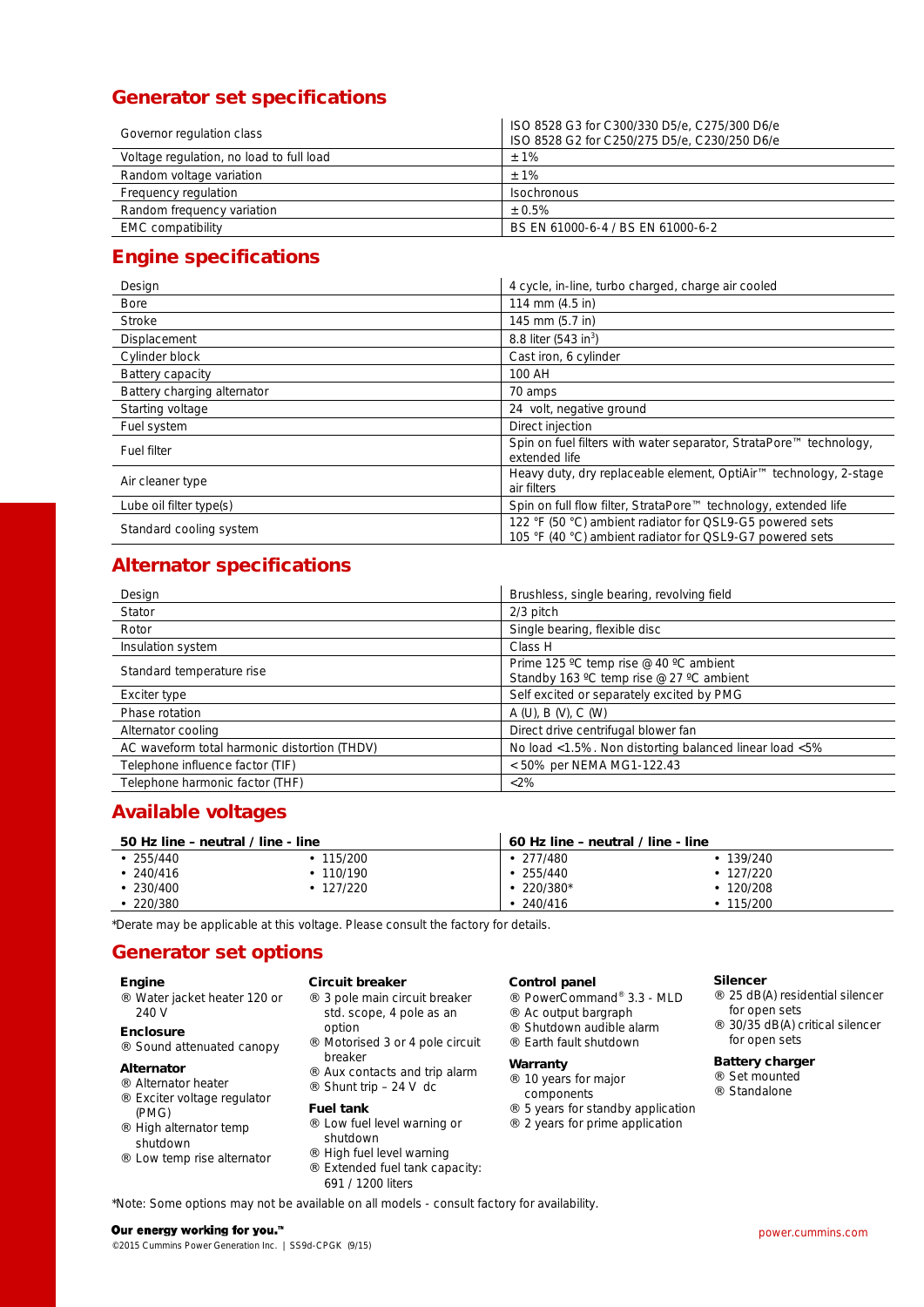## PowerCommand® 1.2 control system

The PowerCommand® control system is an integrated microprocessor based generator set control system providing voltage regulation, engine protection, alternator protection, operator



interface and isochronous governing. Refer to document S-1567 for more detailed information on the control.

### Major features include

- Power management Control function provides battery monitoring and testing features and smart starting control system.
- Digital voltage regulation Single phase full wave SCR type regulator.
- Communications interface Control comes standard with PCCNet and Modbus interface.
- Regulation compliant Prototype tested: CE, UL, and CSA compliant.
- Service InPower™ PC-based service tool available for detailed diagnostics, setup, data logging and fault simulation.
- Easily upgradeable PowerCommand® controls are designed with common control interfaces.
- Reliable design The control system is designed for reliable operation in harsh environment.

## Operator panel features

- 128 x 128 pixels graphic LED backlight LCD
- Auto, manual, start, stop, fault reset and lamp test/panel lamp switches.
- Alpha-numeric display with pushbuttons.
- LED lamps indicating genset running, remote start, not in auto, common shutdown, common warning, manual run mode, auto mode and stop mode.

## Multiple language support.

- Alternator data
- Line-to-neutral and line-to-line AC volts
- 3-phase AC current
- Frequency
- KVA (three phase and total)

## Engine data

- DC voltage
- Engine speed
- Lube oil pressure
- Coolant temperature

## Other data

- Genset model data
- Start attempts, starts, running hours, kVA hours
- Fault history and control hours time stamp for up to 10 events
- Data logging and fault simulation (requires InPower).

## Standard control functions

## Digital governing

- Integrated digital electronic isochronous governor
- Temperature dynamic governing
- Configurable inputs: Control includes (4) input signals from customer

## Digital voltage regulation

- Integrated digital electronic voltage regulator
- Line to line voltage sensing
- Configurable torque matching

## Engine protection

- Battery voltage monitoring and protection
	- Overspeed shutdown
	- Low oil pressure warning and shutdown
	- High/low coolant temperature warning or shutdown
- Low coolant level warning or shutdown
- Fail to start (overcrank) shutdown
- Fail to crank shutdown
- Cranking lockout
- Sensor failure indication
- Low fuel level warning or shutdown (optional)
- Fuel-in-rupture-basin warning or shutdown (optional)
- Full authority electronic engine protection
- Battle short to allow some shutdown faults to be bypassed

## Control functions

- Time delay start and cool down
- Cycle cranking
- Configurable inputs (4) and outputs (2)
- Remote emergency stop

## Optional PowerCommand® 3.3 control

## system

The PowerCommand® 3.3 has the following additional features and benefits over the PowerCommand® 1.2. Refer to document S-1570 for more detailed



information on the control.

- AmpSentry Includes integral AmpSentry protection, which provides a full range of alternator protection functions that are matched to the alternator provided.
- Advanced voltage regulation Three phase full wave FET type regulator for stable operation with all load types.
- Paralleling control function with isolated bus or utility Digital power transfer control – Provides load transfer
- operation in open transition, closed transition, or soft ramping transfer modes.

## Operator panel features

- 320 x 240 pixels graphic LED backlight LCD
- In addition to the 1.2 functions, the operator panel displays paralleling breaker status and provides for direct control of the paralleling breaker.
- Data logs Includes engine run time, controller on time, number of start attempts, total kilowatt hours, and load profile
- Fault history Provides a record of the most recent fault conditions with control date and time stamp for up to 32 events
- Real time clock for fault and event time stamping
- Exerciser clock and time of day start/stop initiate a test with or without load, or a Base Load or Peak Shave session
- Alternator data includes kW, kvar, power factor kVA (three phase and total)

## Paralleling control functions

- First Start Sensor System selects first genset to close to bus
- Phase Lock Loop Synchronizer with voltage matching Sync check relay
- Isochronous kW and kVar load sharing
- Load govern control for utility paralleling
- Extended Paralleling (baseload/peak shave) Mode
- Digital power transfer control, for use with a breaker pair to provide open transition, closed transition, ramping closed transition, peaking and base load functions.

#### Our energy working for you.<sup>™</sup>

©2015 Cummins Power Generation Inc. | SS9d-CPGK (9/15)